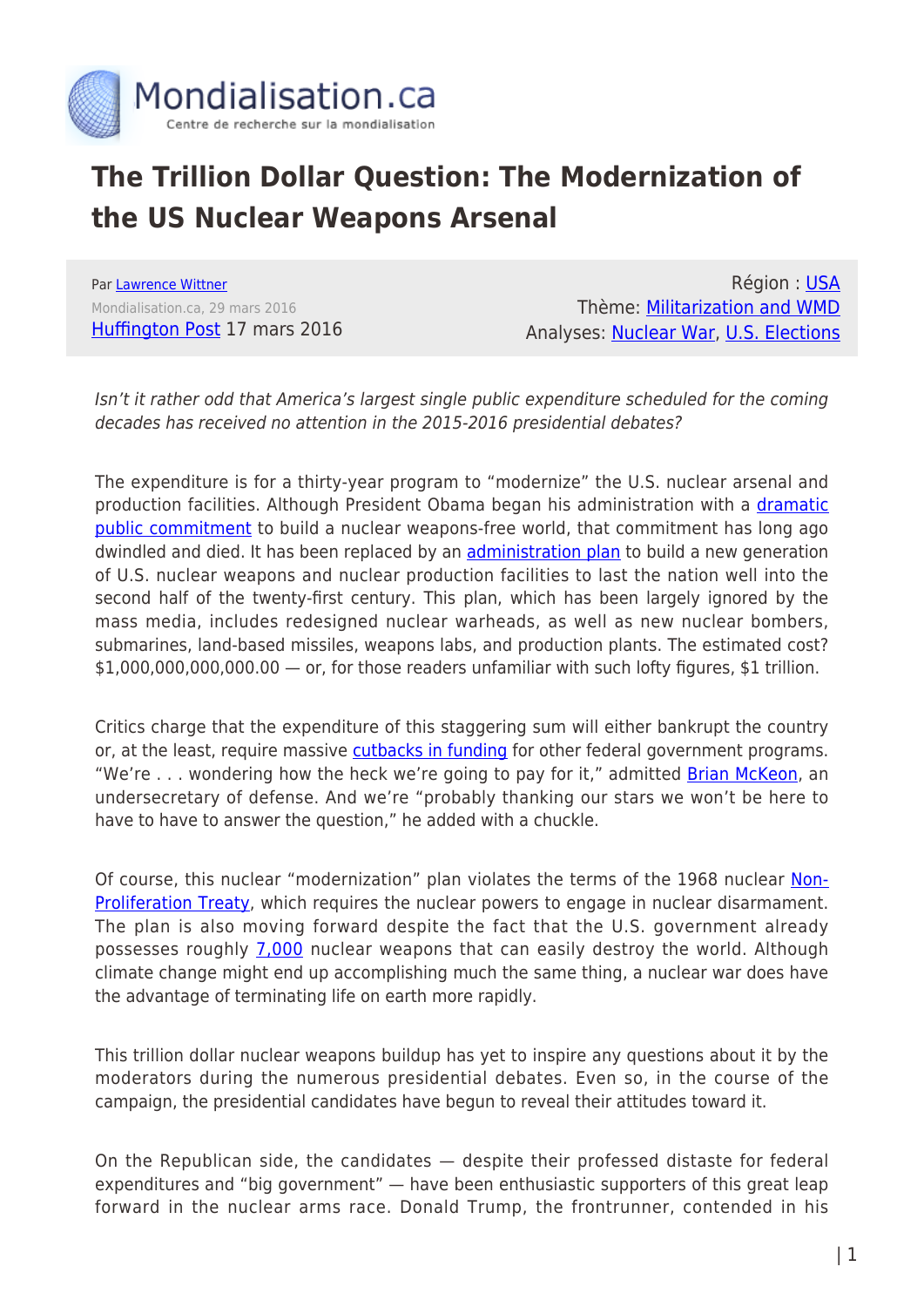presidential announcement speech that ["our nuclear arsenal doesn't work,"](http://www.politifact.com/truth-o-meter/statements/2015/jun/18/donald-trump/donald-trump-says-our-nuclear-arsenal-doesnt-work/) insisting that it is out of date. Although he didn't mention the \$1 trillion price tag for "modernization," the program is clearly something he favors, especially given his campaign's focus on building a U.S. military machine "[so big, powerful, and strong](https://www.donaldjtrump.com/issues/) that no one will mess with us."

His Republican rivals have adopted a similar approach. [Marco Rubio,](http://gui.afsc.org/birddog/rubio-wants-more-nukes-deterrence-friend-peace) asked while campaigning in Iowa about whether he supported the trillion dollar investment in new nuclear weapons, replied that "we have to have them. No country in the world faces the threats America faces." When a peace activist questioned [Ted Cruz](http://www.globalzero.org/blog/ted-cruz-eliminating-nuclear-weapons) on the campaign trail about whether he agreed with Ronald Reagan on the need to eliminate nuclear weapons, the Texas senator replied: "I think we're a long way from that and, in the meantime, we need to be prepared to defend ourselves. The best way to avoid war is to be strong enough that no one wants to mess with the United States." Apparently, Republican candidates are particularly worried about being "messed with."

On the Democratic side, Hillary Clinton has been more ambiguous about her stance toward a dramatic expansion of the U.S. nuclear arsenal. Asked by a peace activist about the trillion dollar nuclear plan, [she replied](https://theintercept.com/2016/01/07/hillary-clinton-nuclear-weapons/) that she would "look into that," adding: "It doesn't make sense to me." Even so, like other issues that the former secretary of state has promised to "look into," this one remains unresolved. Moreover, the ["National Security" section](https://www.hillaryclinton.com/issues/national-security/) of her campaign website promises that she will maintain the "strongest military the world has ever known" — not a propitious sign for critics of nuclear weapons.

Only Bernie Sanders has adopted a position of outright rejection. In May 2015, shortly after declaring his candidacy, Sanders was asked at a public meeting about the trillion dollar nuclear weapons program. He [replied:](http://gui.afsc.org/birddog/sanders-nuclear-weapons-vs-human-needs) "What all of this is about is our national priorities. Who are we as a people? Does Congress listen to the military-industrial complex" that "has never seen a war that they didn't like? Or do we listen to the people of this country who are hurting?" In fact, Sanders is one of only three U.S. Senators who support the **SANE Act**, legislation that would significantly reduce U.S. government spending on nuclear weapons. In addition, [on the campaign trail,](http://www.globalzero.org/blog/bernie-sanders-supports-major-reductions-us-russian-nuclear-arsenals?utm_source=blog&utm_medium=X&utm_campaign=2016) Sanders has not only called for cuts in spending on nuclear weapons, but has affirmed his support for their total abolition.

Nevertheless, given the failure of the presidential debate moderators to raise the issue of nuclear weapons "modernization," the American people have been left largely uninformed about the candidates' opinions on this subject. So, if Americans would like more light shed on their future president's response to this enormously expensive surge in the nuclear arms race, it looks like they are the ones who are going to have to ask the candidates the trillion dollar question.

Lawrence Wittner ([http://www.lawrenceswittner.com\)](http://www.lawrenceswittner.com/) is Professor of History emeritus at SUNY/Albany. His latest book is a satirical novel about university corporatization and rebellion, [What's Going On at UAardvark?](http://www.amazon.com/Whats-Going-UAardvark-Lawrence-Wittner/dp/0692261125/ref=sr_1_1_twi_pap_2?s=books&ie=UTF8&qid=1442077534&sr=1-1&keywords=what%27s+going+on+at+UAardvark%3F)

La source originale de cet article est [Huffington Post](http://www.huffingtonpost.com/lawrence-wittner/the-trillion-dollar-question_b_9481432.html) Copyright © [Lawrence Wittner](https://www.mondialisation.ca/author/lawrence-wittner), [Huffington Post](http://www.huffingtonpost.com/lawrence-wittner/the-trillion-dollar-question_b_9481432.html), 2016